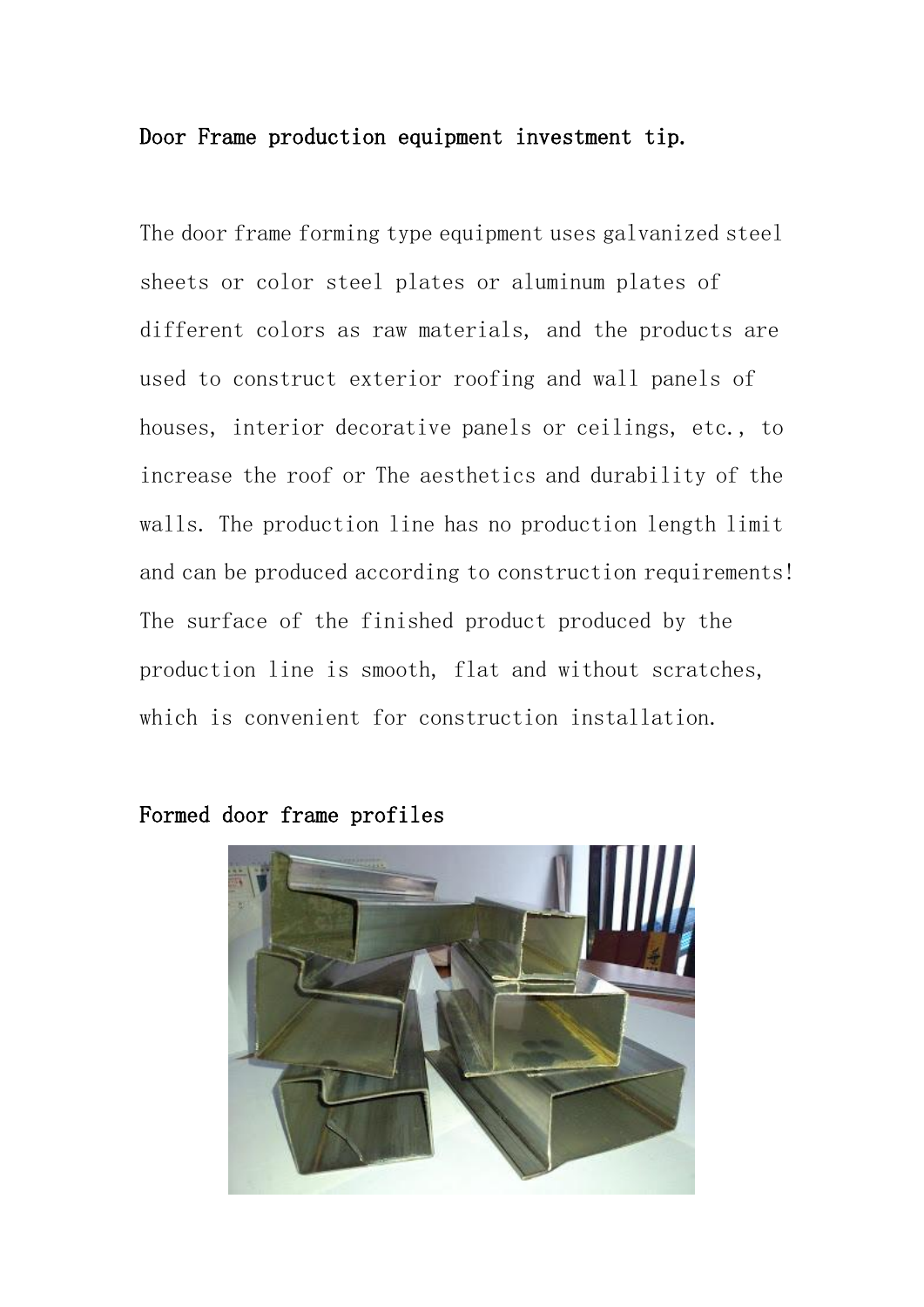Door frame roll forming machine equipment feature.

1. The roller is quite natural and reasonable. All the forming molds are strictly debugged by technicians, with high yield and high precision.

2, the arc is round enough, the plane is flat enough, the angle is sharp, the luminosity after polishing is good, and the surface of the material is not damaged.

3, the production of stainless steel forming with high reputation, never cut corners. The processing and molding process requirements are very high, each process is very regular, using gauge control, such as: length, outer diameter, vernier caliper within 0.1mm, beating within 0.05mm.

4, the forming shape can be customized according to customer requirements, and all the materials pass the calcination. The product has the characteristics of high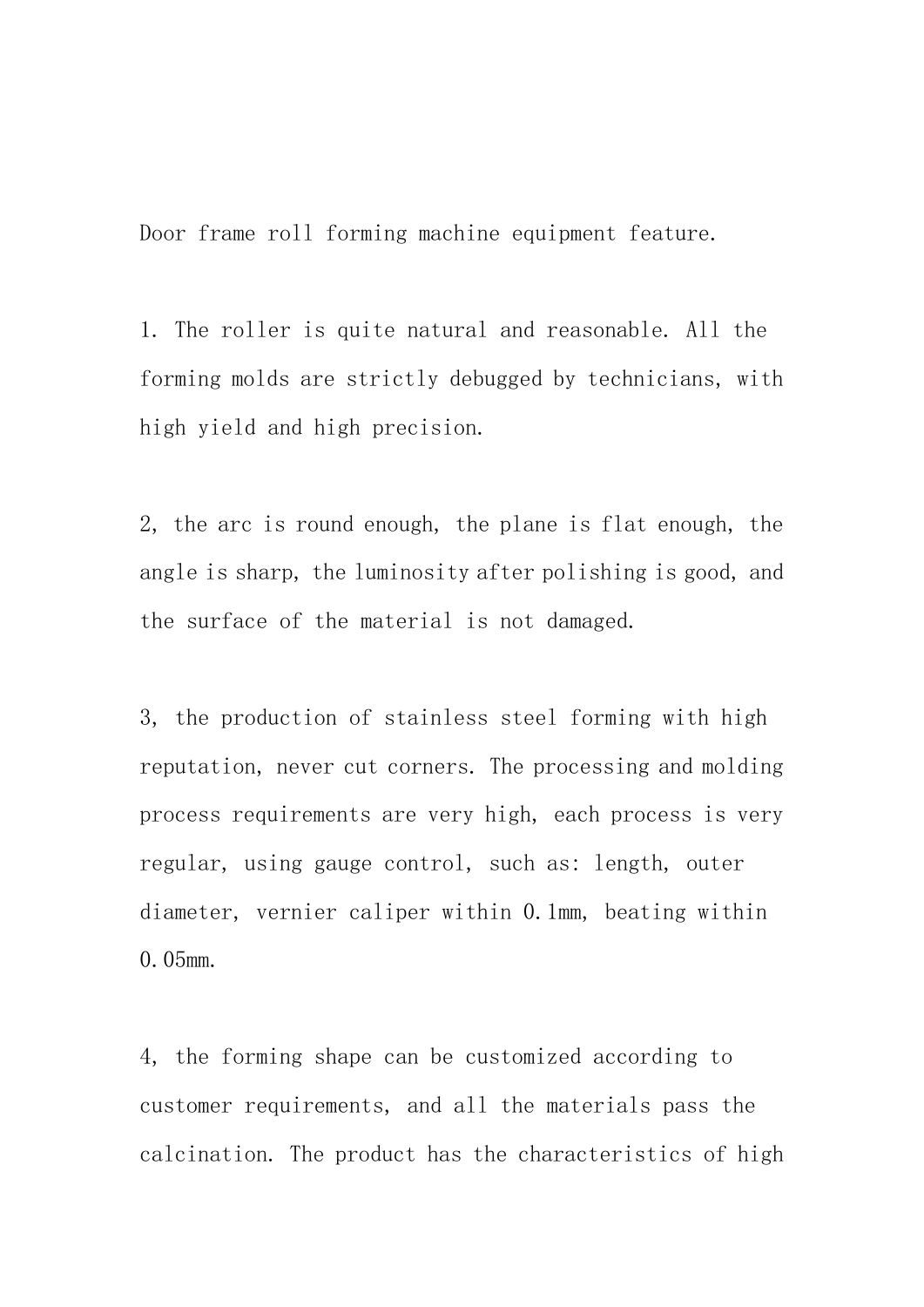hardness, no bursting, high wear resistance, etc. It can also be used for customers to perform carburizing, nitrogen and other heat treatment processes to improve the roll life. After the mold is completed, the maintenance rate is almost zero, which greatly reduces the user's trouble and reduces the repair cost.



Common door frame roll forming machine production line

Automobile door frame roll forming machine line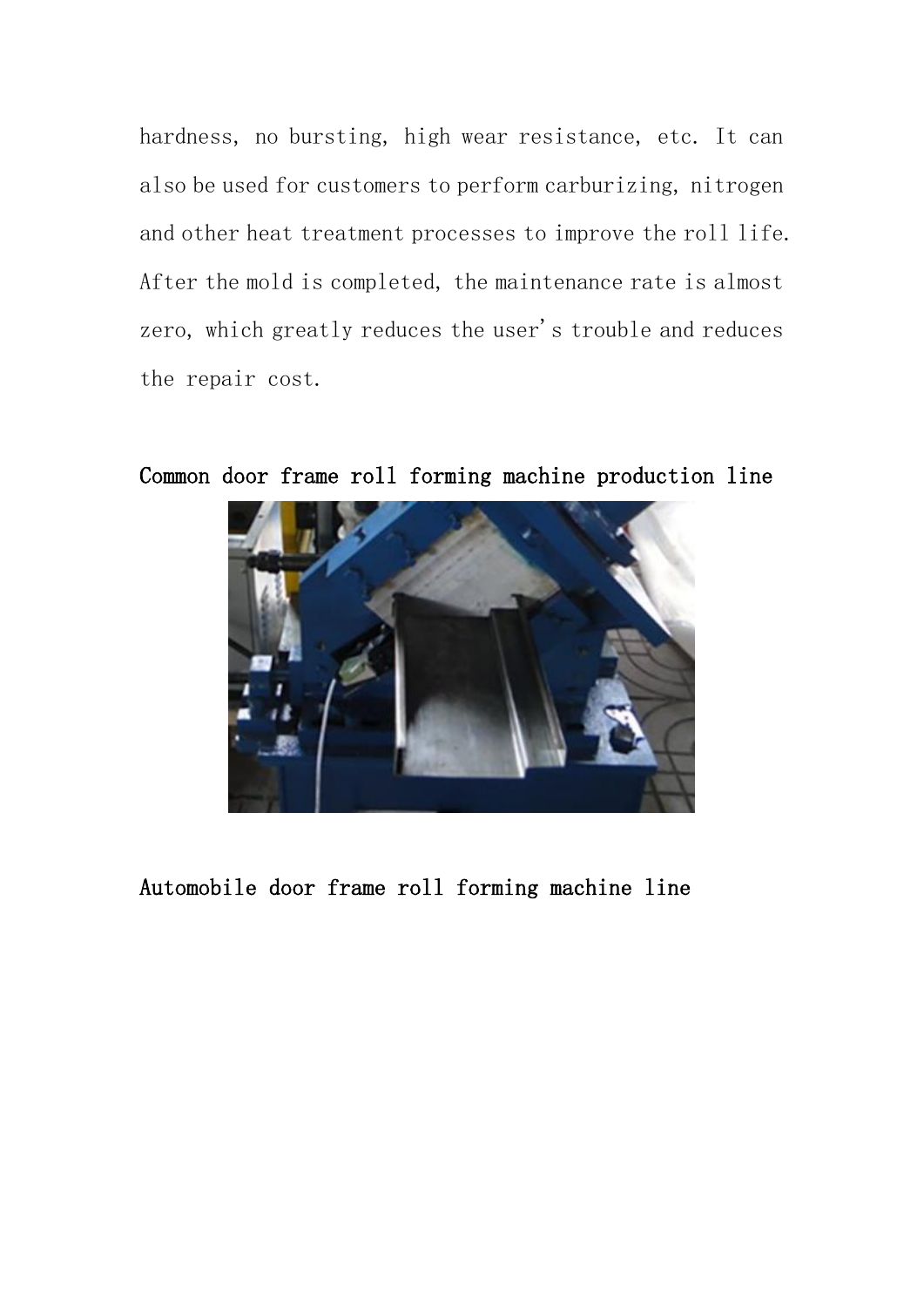

Investing in a cold bend forming machine equipment production line requires a lot of financial, human and material resources. Therefore, before customizing the equipment, you must first consider your actual situation, whether the sales volume can support the cost of a cold-bending production line, and how long it will make a profit. Below, we have some guidelines for cold roll forming machine equipment.

[Door frame roll forming machine](https://www.superdamc.com/door-industry-roll-forming-machine/) equipment introduction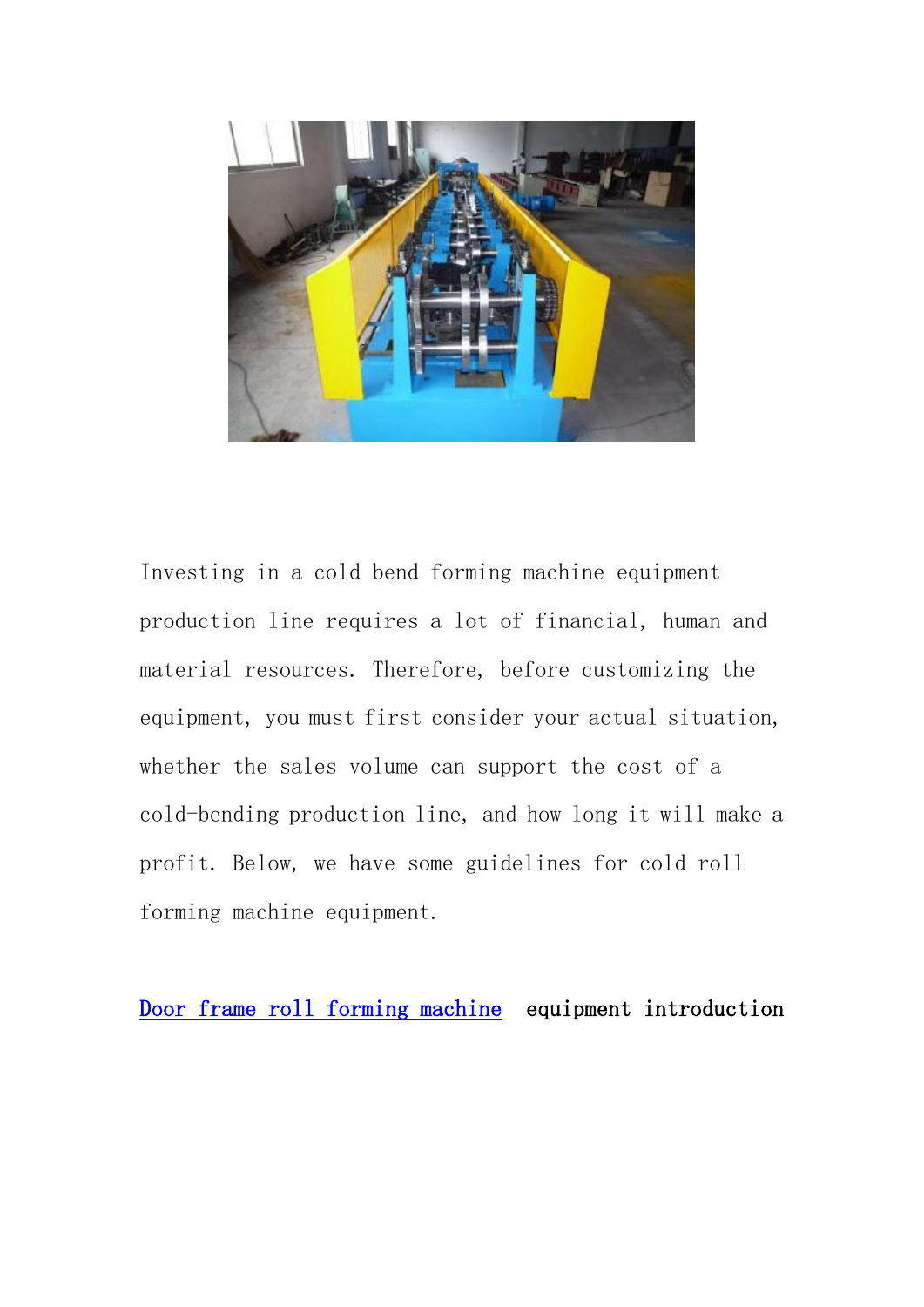1. The electrical equipment control is PLC control, and multiple safety protection is set during normal production.

2. Based of roll forming machine rack is welded with steel plates. It is also tempered to eliminate internal stress and avoid deformation of the fuselage.

3. The forming frame is cast iron structure and tempered. High strength and long service life.

4. The material of the roll shaft is 40Cr, and the hardness is HB280 after quenching and tempering treatment.

5. The material of the forming mold is GCr15, quenching treatment, hardness: HRC 56-62 °C. 6. The transmission structure is gearbox transmission. It can guarantee the equipment over time, high intensity operation and long service life.

Different door frame require different roller design and roller station number is different.

## Security door frame roll forming machine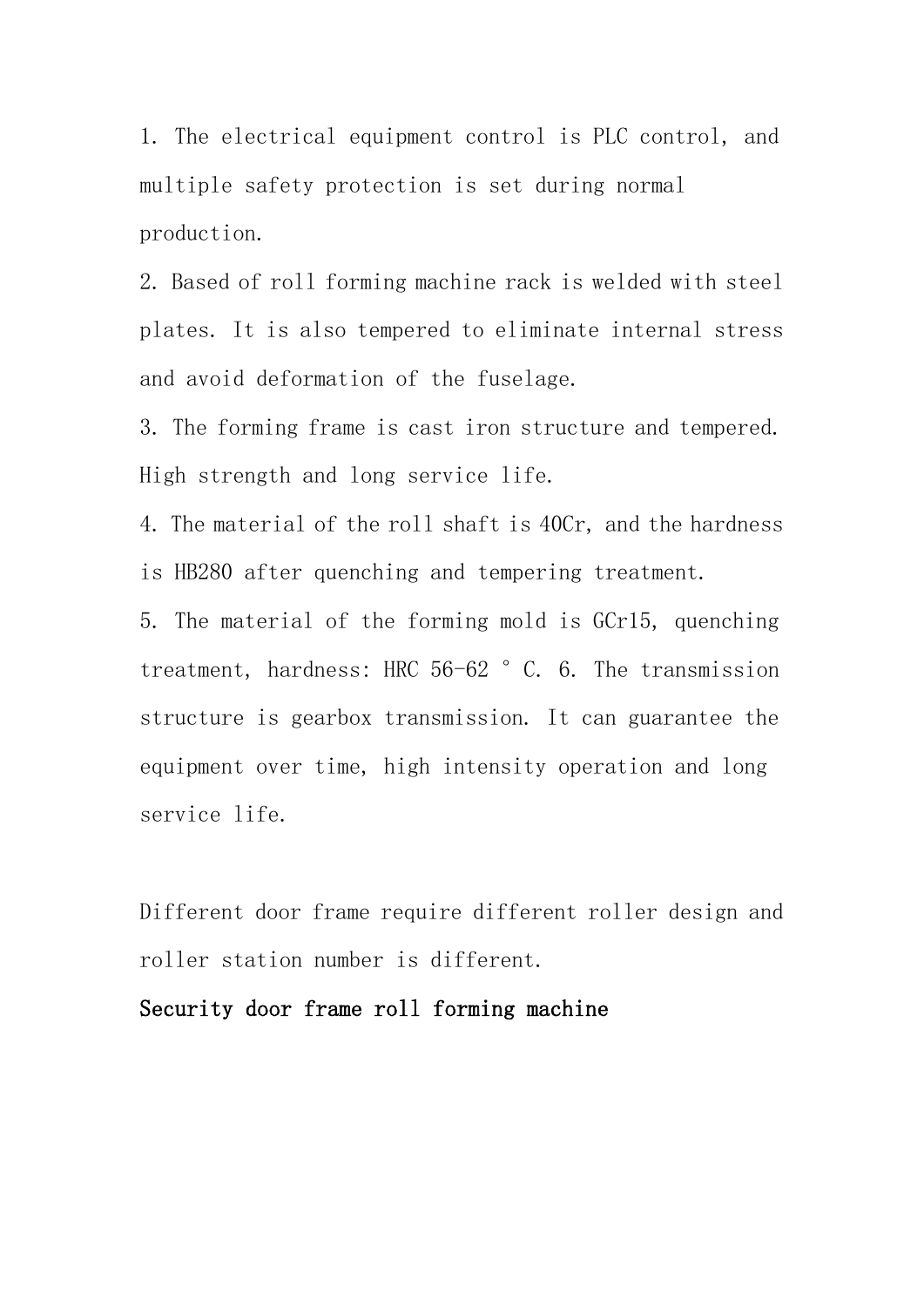

Cold bending machine debugging & Roll forming machine running testing

First, the method of letting all the rolls in a straight line. The center points of the first group and the last group are determined first, and the center points of the two groups of rolls are mobilized to the center. Then according to these two points, pull a straight line. The center point mark can be painted with chalk, and then the center point is marked with the center caliper. All the lower rolls on the machine are marked with the same point in the same way, and then the center points of the rolls are all adjusted to the straight line. After the lower rolls are straightened, they are installed back to the upper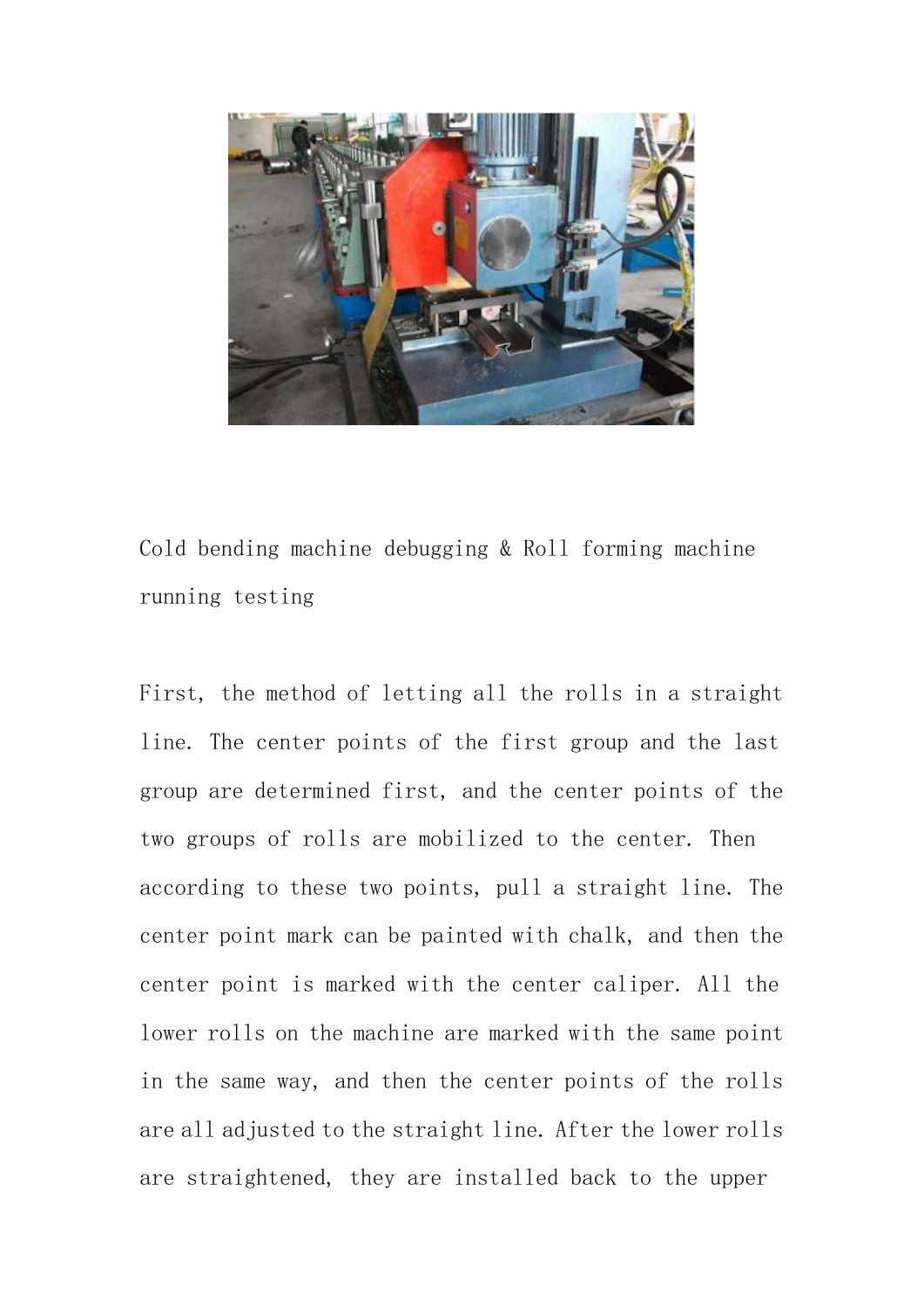rolls. Second, the method of debugging the gap between the upper and lower rolls. We should prepare a small piece of raw material for production, the thickness is the same as the usual material, and then with a small mirror and a flashlight. Put the material between the upper and lower rolls, and then tighten the screws on both the left and right sides at the same time. Be careful not to tighten the side and then screw the other side. This will cause the gap between the two sides to be inconsistent. After tightening, use the mirror to illuminate one side to see if the gap inside is just matching, and at the same time, use the flashlight on the other side. If the gap is not uniform, the light transmission will be uneven. After confirming that the gap is even, loosen it a little and it is better to take out the material just put in. At this time, lock the screws on the left and right sides. Try to adjust all the gaps in the same way.

## Roll forming machine service & roll forming machine degugging